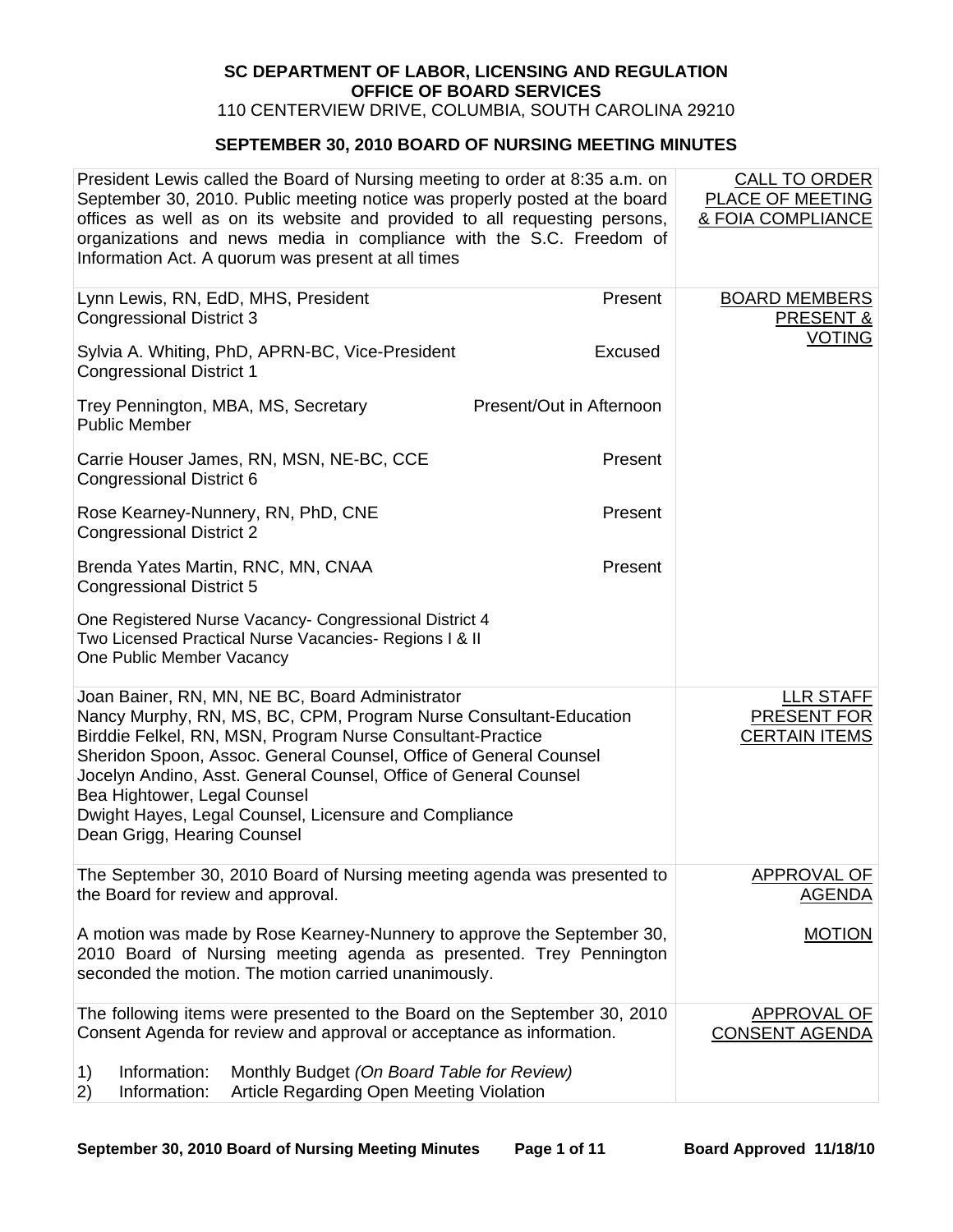| 3)<br>4)<br>5)<br>6)                | Information:<br>Information:<br>Information:<br>Information:                            | Letter Received Regarding Criminal Background Checks<br>NCLEX RN/PN Summary Statistics for April 1 - June 30,<br>2010 (Moved to Regular Agenda)<br>Manager Report July / August 2010 (Moved to Regular<br>Agenda)<br><b>ECPI Materials (Moved to Regular Agenda)</b>                                                                                                                                                                                                                                                                                   |                                                                                     |
|-------------------------------------|-----------------------------------------------------------------------------------------|--------------------------------------------------------------------------------------------------------------------------------------------------------------------------------------------------------------------------------------------------------------------------------------------------------------------------------------------------------------------------------------------------------------------------------------------------------------------------------------------------------------------------------------------------------|-------------------------------------------------------------------------------------|
| 7)<br>8)<br>9)<br>10)<br>11)<br>12) | Information:<br>Information:<br>Information:<br>Information:<br>Information:<br>Action: | Data Integrity Project for NCSBN<br><b>ACON Meeting Minutes</b><br><b>OGC Report</b><br>OIE Report<br><b>OLC Report</b><br>Request to Delay Formulation of Discipline Graphs                                                                                                                                                                                                                                                                                                                                                                           |                                                                                     |
|                                     |                                                                                         | A motion was made by Rose Kearney-Nunnery to approve the September 30,<br>2010 Consent agenda with the removal of Information: NCLEX RN/PN<br>Summary Statistics April 1-June 30, 2010; Information: Manager Report<br>July/August 2010; and Information: ECPI Materials. Carrie Houser James<br>seconded the motion. The motion carried unanimously.                                                                                                                                                                                                  | <b>MOTION</b>                                                                       |
|                                     |                                                                                         | The July 29-30, 2010 Board of Nursing Meeting Minutes were presented to<br>the Board for review and approval.                                                                                                                                                                                                                                                                                                                                                                                                                                          | APPROVAL OF<br><b>MINUTES</b>                                                       |
|                                     |                                                                                         | A motion was made by Brenda Yates Martin to approve the July 29-30, 2010<br>Board of Nursing Meeting Minutes. Carrie Houser James seconded the<br>motion. The motion carried unanimously.                                                                                                                                                                                                                                                                                                                                                              | <b>MOTION</b>                                                                       |
| minutes.                            |                                                                                         | Tracey McCarley, Education Coordinator, Office of Board Services, appeared<br>before the Board of Nursing on behalf of Randy Bryant, Assistant Deputy<br>Director, Office of Business Services, in a cooperative effort between the<br>Department of Labor, Licensing and Regulation (LLR) and the boards, to<br>determine what type of financial information regarding the Board of Nursing<br>can provided. Mr. Bryant has mandated that these financial reports become a<br>part of all Board meeting records and memorialized in the board meeting | <b>FINANCIAL REPORTS-</b><br>TRACEY MCCARLEY,<br>OFFICE OF BOARD<br><b>SERVICES</b> |
|                                     |                                                                                         | Ms. McCarley stated that she was not sure of what information had been<br>provided to the Board in the past such as "green bar" reports. She explained<br>that LLR now has a new financial program from which she will be extracting<br>items to format in a custom report. Ms. McCarley asked what types of<br>information the Board would like to receive and whether the Board would like<br>to receive the information on a quarterly or annual basis.                                                                                             |                                                                                     |
|                                     |                                                                                         | A motion was made by Rose Kearney-Nunnery to have Joan Bainer work with<br>Tracey McCarley on the revised financial/ budget format to be provided to the<br>Board at its November Board meeting. Brenda Yates Martin seconded the<br>motion. The motion carried unanimously.                                                                                                                                                                                                                                                                           | <b>MOTION</b>                                                                       |
|                                     | of Nursing's website.                                                                   | Joan Bainer introduced PC Faglie, Interim Chief Investigator for nursing<br>cases, and Mark Sanders who is the new Chief Investigator for nursing cases.<br>Dr. Lewis explained that the Board would like to be more transparent and<br>publish discipline information similar to the information on the Virginia Board                                                                                                                                                                                                                                | <b>RESOLUTIONS</b><br><b>COMMITTEE REPORT</b>                                       |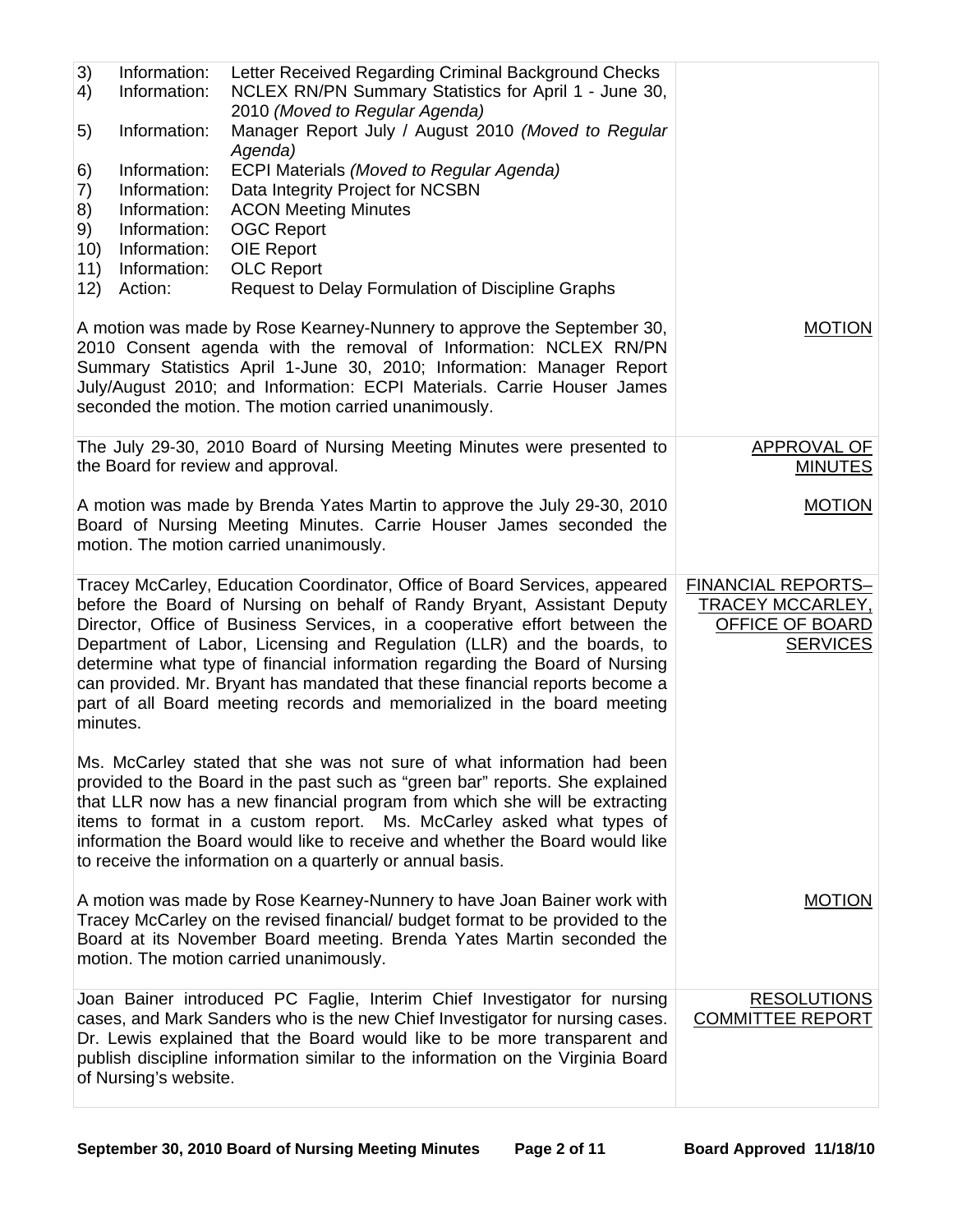| The Board was provided with the Resolutions Committee Report with<br>recommendations from its meetings held since the last Board meeting. The<br>Disciplinary Sanctions Guidelines is used in making these recommendations.                                                                                                                                                                                                                                                            |                                                                                                                             |
|----------------------------------------------------------------------------------------------------------------------------------------------------------------------------------------------------------------------------------------------------------------------------------------------------------------------------------------------------------------------------------------------------------------------------------------------------------------------------------------|-----------------------------------------------------------------------------------------------------------------------------|
| A motion was made by Rose Kearney-Nunnery to approve Dismissals (Keys<br>#1-6) as recommended by the Resolutions Committee. Brenda Yates Martin<br>seconded the motion. The motion carried unanimously.                                                                                                                                                                                                                                                                                | <b>MOTION</b>                                                                                                               |
| A motion was made by Carrie Houser James to approve Dismissals with<br>Letters of Concern (Keys #5-6) as recommended by the Resolutions<br>Committee. Trey Pennington seconded the motion. The motion carried<br>unanimously.                                                                                                                                                                                                                                                          | <b>MOTION</b>                                                                                                               |
| A motion was made by Carrie Houser James to approve Formal Complaints<br>(Keys #7-35 with the exception #11 and #31) as recommended by the<br>Resolutions Committee. Brenda Yates Martin seconded the motion. The<br>motion carried unanimously.                                                                                                                                                                                                                                       | <b>MOTION</b>                                                                                                               |
| Lynn Lewis recused herself from discussion and vote on the associate degree<br>nursing program representative on the Advisory Committee on Nursing<br>(ACON) due to her employment of one of the candidates.                                                                                                                                                                                                                                                                           | <b>ACON APPOINTMENT</b><br>OF MEMBERS                                                                                       |
| The Board reviewed nominations for Tara L. Harris and Cathy M. Ford to<br>serve as the second associate degree nursing (ADN) representative and the<br>nomination for MaryBeth Hendricks to serve as the advanced practice<br>representative on ACON.                                                                                                                                                                                                                                  |                                                                                                                             |
| A motion was made by Rose Kearney-Nunnery to appoint Cathy M. Ford to<br>serve as the second associate degree nursing representative on the Advisory<br>Committee on Nursing (ACON). Brenda Yates Martin seconded the motion.<br>The motion carried unanimously.                                                                                                                                                                                                                       | <b>MOTION</b>                                                                                                               |
| A motion was made by Carrie Houser James to appoint MaryBeth Hendricks<br>to serve as the advanced practice representative on the Advisory Committee<br>on Nursing (ACON). Brenda Yates Martin seconded the motion. The motion<br>carried unanimously.                                                                                                                                                                                                                                 | <b>MOTION</b>                                                                                                               |
| Joan Bainer has been attending the Adult Protection Council for the past four<br>years. Through this meeting Ms. Bainer has been available for consultation<br>for the Commission on Aging; the University of South Carolina's aging study,<br>as well as other related groups. The selection of the agency representative for<br>the committee will be at the discretion of the agency director. Ms. Bainer<br>asked for the Board's support to be selected to attend these meetings. | ADULT PROTECTION<br><b>COUNCIL</b>                                                                                          |
| A motion was made by Rose Kearney-Nunnery for Administrator Joan Bainer<br>to be a permanent member of the Adult Protection Council. Carrie Houser<br>James seconded the motion. The motion carried unanimously.                                                                                                                                                                                                                                                                       | <b>MOTION</b>                                                                                                               |
| Theresa Wright, RN, MSN, Nursing Department Head and Margaret Opitz,<br>RN, MSN, PhD Consultant appeared before the Board to discuss the interim<br>site survey report, response materials, curriculum change and faculty for<br>Northeastern Technical College (NETC).                                                                                                                                                                                                                | <b>NORTHEASTERN</b><br><b>TECHNICAL COLLEGE</b><br><b>INITIAL TO FULL</b><br><b>PROGRAM APPROVAL</b><br><u>/ CURRICULUM</u> |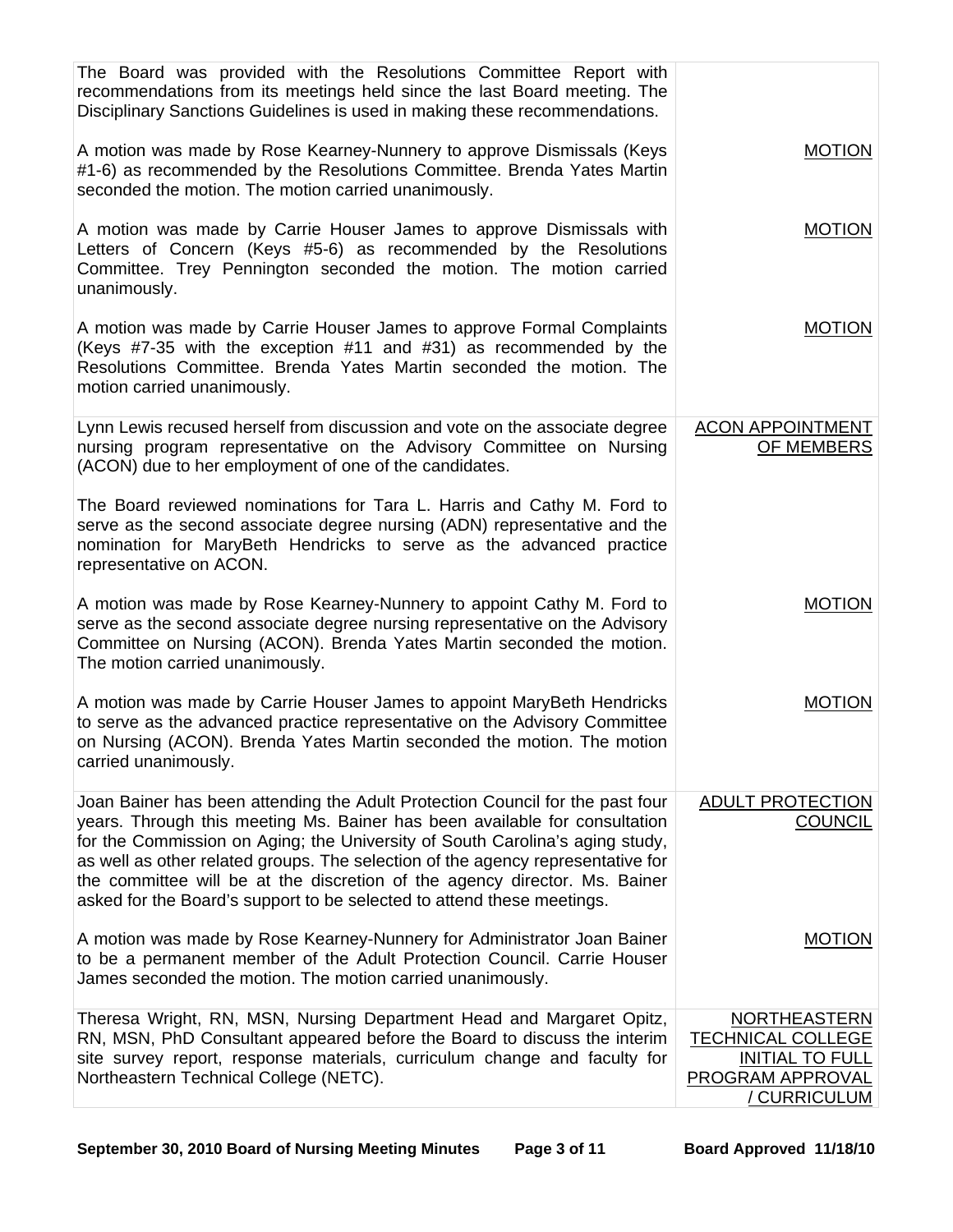| Northeastern Technical College Associate Degree Nursing (ADN) Program                                                                                                                                                                                                                                                                                                                                                                                                                                                                                                                                                                                                                                           | CHANGE / FACULTY                                                                              |
|-----------------------------------------------------------------------------------------------------------------------------------------------------------------------------------------------------------------------------------------------------------------------------------------------------------------------------------------------------------------------------------------------------------------------------------------------------------------------------------------------------------------------------------------------------------------------------------------------------------------------------------------------------------------------------------------------------------------|-----------------------------------------------------------------------------------------------|
| Interim Site Survey Report /NETC Response Materials<br>At the March 2007 meeting, the Board voted to grant initial approval for NETC<br>with recommendations. The first graduating class for the NETC ADN Program<br>was in May 2009. The site survey for full program approval was conducted in<br>November 2009 and the report was submitted to the Board at its March 2010<br>meeting. At the March 2010 meeting, the Board voted to defer full program<br>approval for six months with an interim site survey visit to be conducted by<br>July 2010. NETC will appear to discuss the report of that visit. The Board<br>discussed the interim site survey report and the response materials.                | <b>REQUEST</b>                                                                                |
| A motion was made by Rose Kearney-Nunnery grant full approval for the<br>Northeastern Technical College Associate Degree Nursing Program while<br>they prepare for National League for Nursing Accrediting Commission<br>(NLNAC) accreditation with their approval period to be adjusted to match<br>NLNAC. Trey Pennington seconded the motion. The motion carried<br>unanimously.                                                                                                                                                                                                                                                                                                                             | <b>MOTION</b>                                                                                 |
| <b>ADN Program Curriculum Change Request</b><br>Theresa Wright and Margaret Opitz provided information on curriculum<br>change to the Board for review and approval.                                                                                                                                                                                                                                                                                                                                                                                                                                                                                                                                            |                                                                                               |
| A motion was made by Rose Kearney-Nunnery to approve the curriculum<br>change for Northeastern Technical College Associate Degree Nursing (ADN)<br>Program as presented. Carrie Houser James seconded the motion. The<br>motion carried unanimously.                                                                                                                                                                                                                                                                                                                                                                                                                                                            | <b>MOTION</b>                                                                                 |
| Request to Increase Clinical Instructors Percentage / Faculty Approval<br>Theresa Wright explained that a faculty member had resigned at the end of<br>the 2010 spring semester. Due to their rural location it is difficult to find<br>qualified nursing instructors. NETC is actively recruiting for a full-time,<br>masters prepared instructor to meet the requirements of the position, to add<br>diversity to the faculty and to meet the requirements of Regulation 91-<br>$11(C)(3)$ . NETC is requesting to either be allowed to increase the percentage<br>of clinical instructors beyond the 30% or be granted an exception for a current<br>clinical instructor who has begun her master's program. |                                                                                               |
| Discussion included but was not limited to 30% ratio of full time faculty to part<br>time clinical instructors required by Regulation $91-11$ (C)(4); difficulty for<br>faculty to travel to a more rural area; and finding faculty who meet all<br>requirements including the masters degree/clinical experience.                                                                                                                                                                                                                                                                                                                                                                                              |                                                                                               |
| A motion was made by Rose Kearney-Nunnery to allow Northeastern<br>Technical College Associate Degree Nursing (ADN) Program to increase their<br>percentage of clinical instructors beyond the 30% in accordance with<br>Regulation 91-11(C)(4) until May 2011 but to deny the faculty exception.<br>Carrie Houser James seconded the motion. The motion carried unanimously.                                                                                                                                                                                                                                                                                                                                   | <b>MOTION</b>                                                                                 |
| Peggy Hewlett, Dean and Professor, College of Nursing, University of South<br>Carolina (USC) - Columbia appeared before the Board to provide an update<br>on the Designated Education Unit (DEU) experimental project. USC-Columbia<br>faculty involved with the DEU project along with clinical partners from<br>Palmetto and Providence Health Systems accompanied Dean Hewlett. Dean                                                                                                                                                                                                                                                                                                                         | <u> USC - COLUMBIA -</u><br><b>DEU EXPERIMENTAL</b><br><b>PROJECT STATUS</b><br><b>REPORT</b> |

September 30, 2010 Board of Nursing Meeting Minutes Page 4 of 11 Board Approved 11/18/10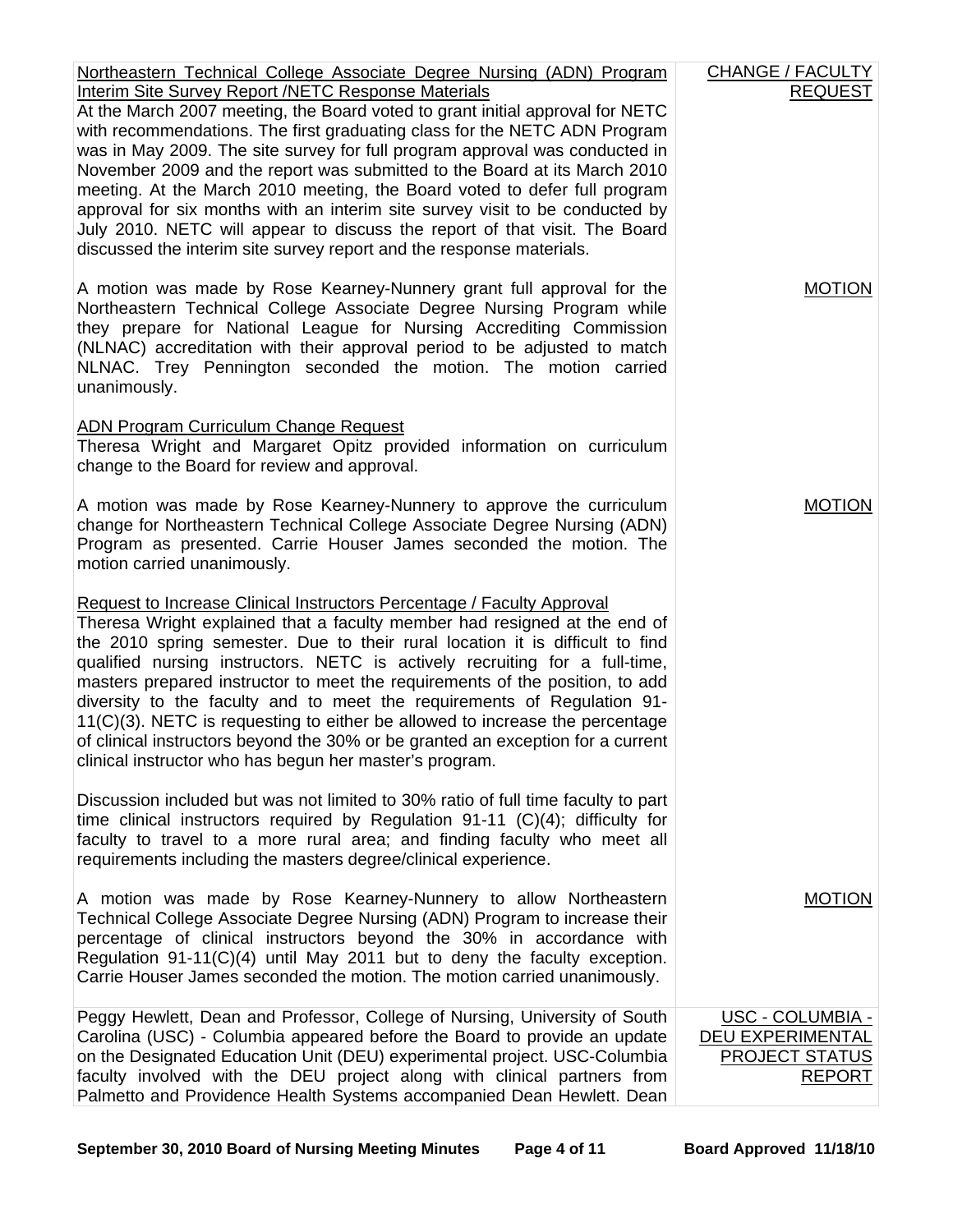| Hewlett introduced Kay Edgecombe of Flinders University, Australia. She has<br>worked closely with the DEU program and offered insights as to where they<br>started and where they are now. In July 2009, the Board of Nursing approved<br>the USC-Columbia DEU experimental project. Dean Hewlett provided the<br>Board with status narrative; project evaluation; sample DEU communications;<br>project evaluation model; and University of Portland "Evaluating Innovations<br>in Nursing Education" Grant Project. Discussion included but was not limited<br>to recognition that DEU is not a cost saving measure; need for more clinical<br>instructors; looking at home health and mother/child health in the future; and<br>increase in simulated clinical in appropriate areas. |                                                                                                                                                                                    |
|------------------------------------------------------------------------------------------------------------------------------------------------------------------------------------------------------------------------------------------------------------------------------------------------------------------------------------------------------------------------------------------------------------------------------------------------------------------------------------------------------------------------------------------------------------------------------------------------------------------------------------------------------------------------------------------------------------------------------------------------------------------------------------------|------------------------------------------------------------------------------------------------------------------------------------------------------------------------------------|
| The following items were moved from the consent agenda to the regular<br>meeting agenda: 4) Information: NCLEX RN/PN Summary Statistics April 1-<br>June 30, 2010; 5) Information: Manager Report July/August 2010; and 6)<br>Information: ECPI Materials.                                                                                                                                                                                                                                                                                                                                                                                                                                                                                                                               | <b>ITEMS REMOVED</b><br><b>FROM CONSENT</b><br><b>AGENDA</b>                                                                                                                       |
| <b>NCLEX RN/PN Summary Statistics April 1-June 30, 2010</b><br>Rose. Kearney-Nunnery asked that this item be placed on the regular agenda<br>for the November meeting. She cited that some statistics may be problematic.                                                                                                                                                                                                                                                                                                                                                                                                                                                                                                                                                                |                                                                                                                                                                                    |
| Manager Report July/August 2010<br>The Board asked that future reports include a key for the categories.                                                                                                                                                                                                                                                                                                                                                                                                                                                                                                                                                                                                                                                                                 |                                                                                                                                                                                    |
| <b>ECPI</b><br>Representatives from ECPI were watching the meeting live; however, due to<br>technical difficulties was not able to call in. ECPI provided information<br>requested by the Board at its last meeting. The Board received the<br>information and made observations. Rose Kearney-Nunnery asked that ECPI<br>look at secondary versus post secondary education; and changes in hours.                                                                                                                                                                                                                                                                                                                                                                                       |                                                                                                                                                                                    |
| Lynn Lewis announced that she plans to rotate off the Board at the end of her<br>term in December 2011. There are nominees for Board vacancies currently at<br>the statehouse. The Board is hopeful that appointments to the Board will be<br>made when the legislature comes back in session in 2012. It was noted that<br>members of the nominating committee may be nominated for an office.                                                                                                                                                                                                                                                                                                                                                                                          | <b>APPOINTMENT OF</b><br><b>NOMINATING</b><br><b>COMMITTEE</b><br>MEMBERS FOR 2011<br><b>OFFICERS</b>                                                                              |
| A motion was made by Trey Pennington for Lynn Lewis and Brenda Yates<br>Martin to serve on the Nominating Committee for 2011 Board of Nursing<br>Officers with a report and vote at the November 2010 meeting. Carrie Houser<br>James seconded the motion. The motion carried unanimously.                                                                                                                                                                                                                                                                                                                                                                                                                                                                                               | <b>MOTION</b>                                                                                                                                                                      |
| Stephanie Burgess, Vice Chair of the Advanced Practice Committee (APC)<br>and University of South Carolina-Columbia faculty member along with<br>Rosanne Pruitt, Clemson University; Sharon Bond, Medical University of<br>South Carolina; and Peggy Hewlett of the University of South Carolina-<br>Columbia appeared before the Board to discuss the requirement for 45 hours<br>of pharmacotherapeutics to be completed within two years of application for<br>prescriptive authority.                                                                                                                                                                                                                                                                                                | <b>TWO YEAR</b><br><b>PRESCRIPTIVE</b><br><b>AUTHORITY</b><br><b>REQUIREMENT / NON</b><br><b>ACCEPTANCE OF</b><br><b>AUDITED</b><br><b>PHARMACOLOGY</b><br><b>COURSES FOR APRN</b> |
| This issue was discussed at the August 6, 2010 APC meeting. APC<br>recommended that the Board accept pharmacotherapeutics for the applicant,<br>provided the applicant has had continuous enrollment in the program without<br>a lapse.                                                                                                                                                                                                                                                                                                                                                                                                                                                                                                                                                  |                                                                                                                                                                                    |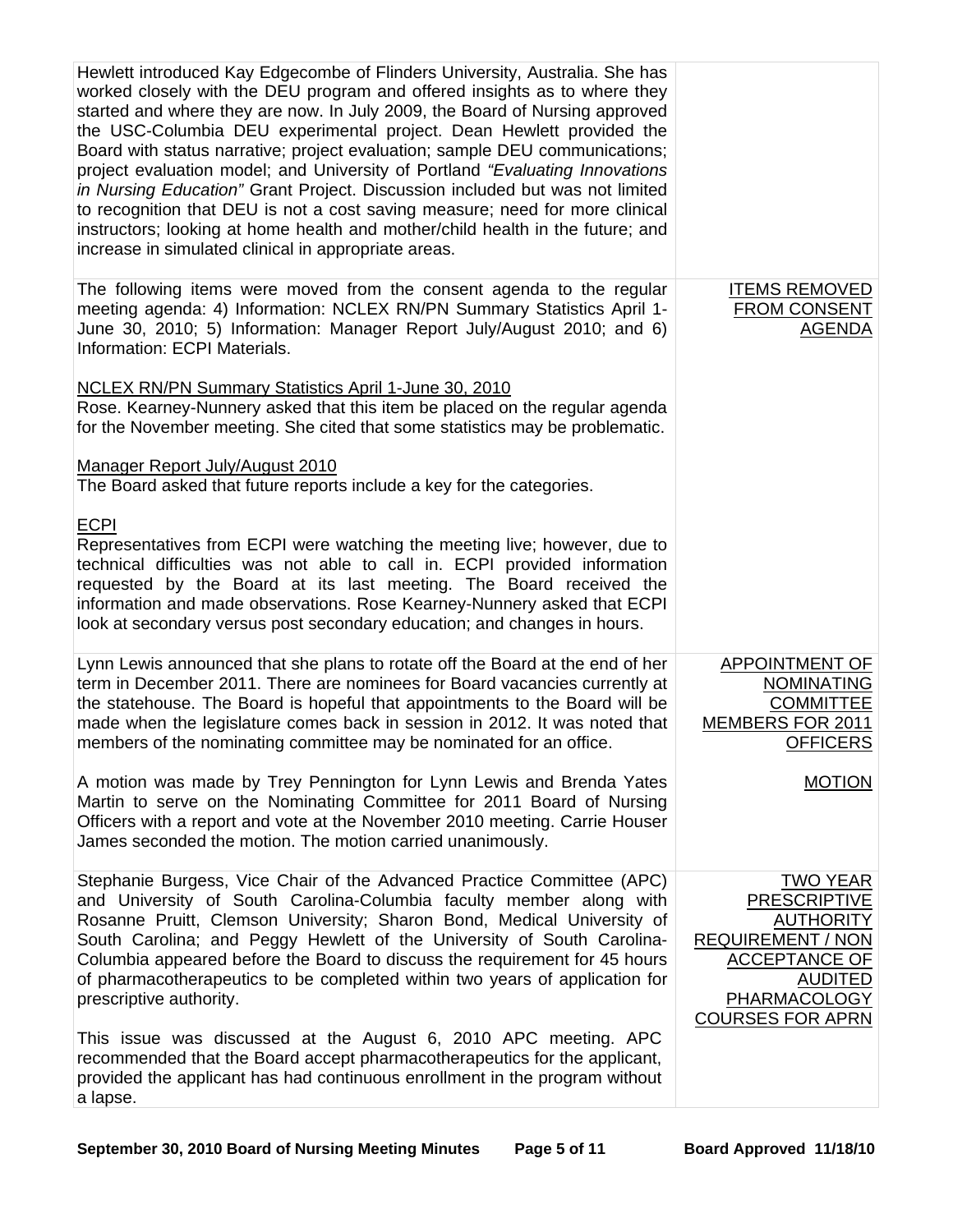| courses may change.               | Discussion included but was not limited to requirements for 45 hours within<br>two years of prescriptive authority application in the Nurse Practice Act and<br>the Position Statement on Pharmacotherapeutics Education Required For<br>Prescriptive Authority Application; lack of flexibility for not adhering to the<br>statute; number of students affected by law; concerns that students auditing<br>classes are not required to attend class, complete assignments or complete<br>the examination; Board has not historically accepted audited courses; some<br>schools require students who have been out for a while to retake the course<br>but must do it as an audit; processes needing to be applied equally for in-<br>state and out of state applicants; and revision of the information currently<br>submitted by schools to include a statement about audited classes; and<br>program directors to submit current syllabi to the Board and revisions as the |                                                                     |
|-----------------------------------|-------------------------------------------------------------------------------------------------------------------------------------------------------------------------------------------------------------------------------------------------------------------------------------------------------------------------------------------------------------------------------------------------------------------------------------------------------------------------------------------------------------------------------------------------------------------------------------------------------------------------------------------------------------------------------------------------------------------------------------------------------------------------------------------------------------------------------------------------------------------------------------------------------------------------------------------------------------------------------|---------------------------------------------------------------------|
| motion. The motion was withdrawn. | A motion was made by Rose Kearney-Nunnery to allow students who have<br>completed pharmacotherapeutics courses in their program as long as they<br>maintain continuous enrollment with no lapses until graduation allow them to<br>meet the requirement for prescriptive authority or on a case by case a letter<br>from the professor that the student cannot retake the course and fully<br>participated in the audited course. Carrie Houser James seconded the                                                                                                                                                                                                                                                                                                                                                                                                                                                                                                            | <b>MOTION</b>                                                       |
|                                   | A motion was made by Rose Kearney-Nunnery that in compliance with<br>Section 40-33-34 a nursing graduate who is applying for prescriptive authority<br>must document evidence of completion of forty five (45) hours of education in<br>pharmacotherapeutics within two years of application acceptable to the Board<br>or through documentation acceptable to the Board, each program director<br>shall submit a syllabi, a letter as documented evidence of forty five (45) hours<br>and student submits documentation of students continued enrollment with a<br>friendly amendment that the Board Administrator will be part of this process.<br>Carrie Houser James seconded the motion. The motion carried unanimously.                                                                                                                                                                                                                                                 | <b>MOTION</b>                                                       |
| among the nurses.                 | The administration of intranasal Versed (midazolam) in school setting for<br>treating status epilepticus has been reviewed by the Nursing Practice and<br>Standards Committee in July 2010 and by the Advanced Practice Committee<br>in August 2010. Both committees feel that Administration of Intranasal Versed<br>(midazolam) in school setting for treating status epilepticus is not within the<br>scope of practice for the nurse. This information has also been reviewed by<br>the Board of Medical Examiners who agrees with this recommendation.<br>Discussion included but was not limited to this administration being an off<br>label use of the medication and differences in education and experience                                                                                                                                                                                                                                                         | ADMINISTRATION OF<br><b>INTRANASAL VERSED</b><br>IN SCHOOL SETTINGS |
| unanimously.                      | A motion was made by Brenda Yates Martin to accept the Nurse Practice and<br>Standards Committee as well as the Advance Practice Committee<br>recommendation that the administration of intranasal Versed (midazolam) in<br>school setting for treating status epilepticus is not within the scope of practice<br>for the nurse. Carrie Houser James seconded the motion. The motion carried                                                                                                                                                                                                                                                                                                                                                                                                                                                                                                                                                                                  | <b>MOTION</b>                                                       |
|                                   | Birddie Felkel explained that the current expert reviewers list has been<br>revised and updated. It was recommend that the current list be used but to<br>continue adding reviewers from across the state and continually updating the                                                                                                                                                                                                                                                                                                                                                                                                                                                                                                                                                                                                                                                                                                                                        | <b>LIST OF EXPERT</b><br><b>REVIEWERS</b>                           |

September 30, 2010 Board of Nursing Meeting Minutes Page 6 of 11 Board Approved 11/18/10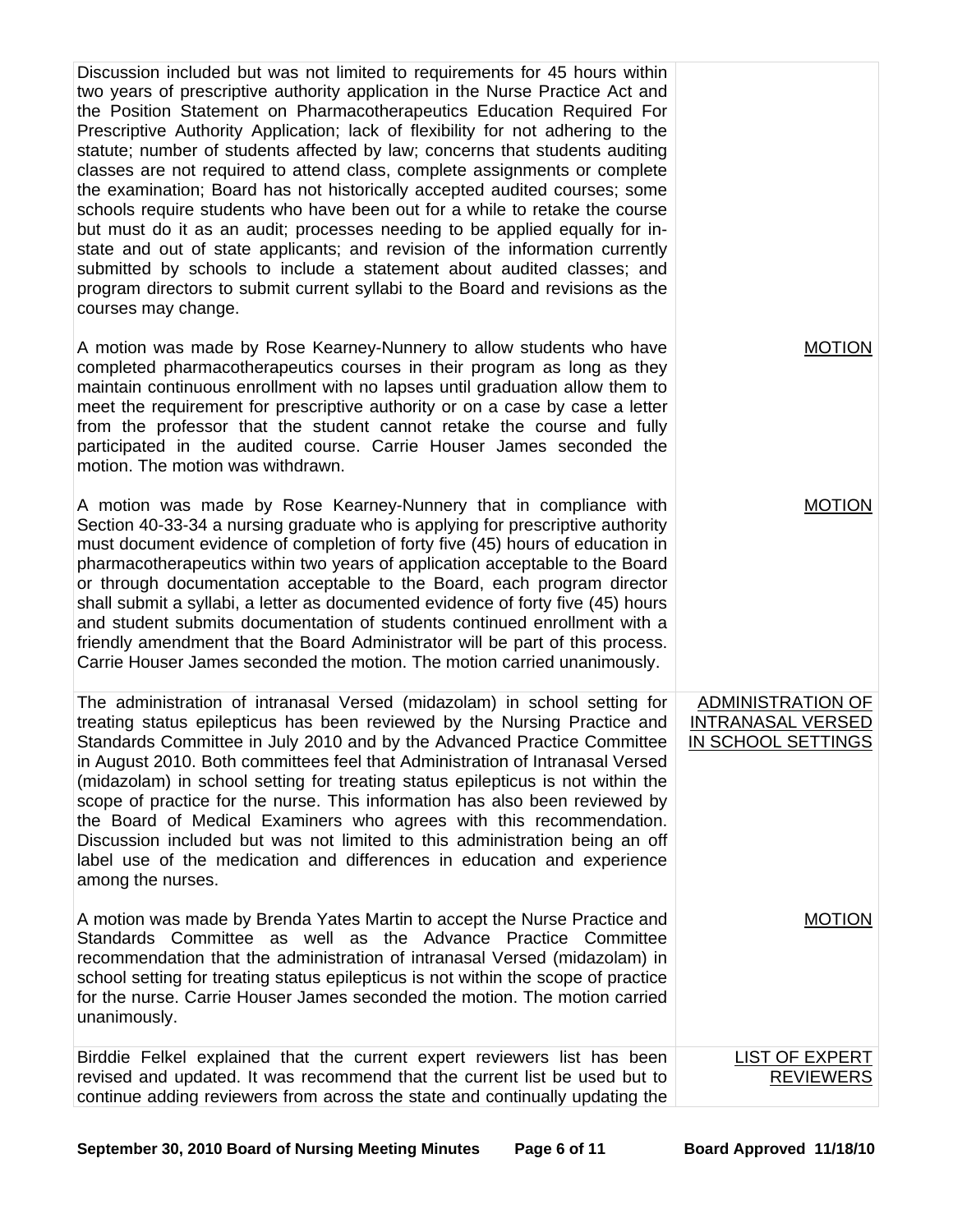| list as needed.                                                                                                                                                                                                                                                                                                                                                                                                                                                                                                                                                                                                                                                                                                                                                                                                                                                                                                                                                                                                                                                                                                                                                                                                                                                                                                                                                                                                                                                                                                                                                                                                                                                                             |                                                                                          |
|---------------------------------------------------------------------------------------------------------------------------------------------------------------------------------------------------------------------------------------------------------------------------------------------------------------------------------------------------------------------------------------------------------------------------------------------------------------------------------------------------------------------------------------------------------------------------------------------------------------------------------------------------------------------------------------------------------------------------------------------------------------------------------------------------------------------------------------------------------------------------------------------------------------------------------------------------------------------------------------------------------------------------------------------------------------------------------------------------------------------------------------------------------------------------------------------------------------------------------------------------------------------------------------------------------------------------------------------------------------------------------------------------------------------------------------------------------------------------------------------------------------------------------------------------------------------------------------------------------------------------------------------------------------------------------------------|------------------------------------------------------------------------------------------|
| A motion was made by Rose Kearney-Nunnery to approve the list of expert<br>reviewers as presented. Carrie Houser James seconded the motion. The<br>motion carried unanimously.                                                                                                                                                                                                                                                                                                                                                                                                                                                                                                                                                                                                                                                                                                                                                                                                                                                                                                                                                                                                                                                                                                                                                                                                                                                                                                                                                                                                                                                                                                              | <b>MOTION</b>                                                                            |
| Birddie Felkel presented applications for Connie Conner, Jill Greene, Misti<br>Burgess, and Freda Kelley to serve as panel hearing members to the Board<br>for review and appointment.                                                                                                                                                                                                                                                                                                                                                                                                                                                                                                                                                                                                                                                                                                                                                                                                                                                                                                                                                                                                                                                                                                                                                                                                                                                                                                                                                                                                                                                                                                      | APPOINTMENT OF<br>PANEL HEARING<br><b>MEMBERS</b>                                        |
| A motion was by Rose Kearney-Nunnery to appoint Connie Conner, Jill<br>Greene, Misti Burgess, and Freda Kelley to serve as panel members and to<br>orient them as soon as possible. Carrie Houser James seconded the motion.<br>The motion carried unanimously.                                                                                                                                                                                                                                                                                                                                                                                                                                                                                                                                                                                                                                                                                                                                                                                                                                                                                                                                                                                                                                                                                                                                                                                                                                                                                                                                                                                                                             | <b>MOTION</b>                                                                            |
| Joan Bainer provided the Board with suggested revisions to the Disciplinary<br>Sanctions Guidelines Chart. She explained that these revisions came from<br>input from the Offices of Investigations and Enforcement as well as General<br>Counsel. Discussion included but was not limited to increasing the narcotic<br>restriction period for second offenders; adding narcotic restrictions to<br>possession of a controlled substance and medication theft; clarifying<br>medication administration courses versus medication documentation courses<br>versus medication errors courses; adding more than one medication course<br>on most medication error violations; adding documentation course for<br>falsifying records in addition to the ethics course; changing private reprimand<br>to a public reprimand on patient infractions such as substandard care,<br>abandonment, neglect, abuse, failure to report abuse, theft of patient<br>property, and sexual misconduct; adding the NCSBN Delegating Effectively<br>course to improper delegation/supervision; adding the NCSBN Patient<br>Privacy course for confidentiality violations; suspending a licensure pending<br>evaluation<br>where applicable;<br>adding failure to<br>psychiatric<br>report<br>misconduct/incapacities within 15 days as required in §40-33-111 with a<br>public reprimand, \$500 fine, courses in legal aspects and ethics as well as the<br>NCSBN Disciplinary Actions: What Every Nurse Should Know course; and<br>adding an administrative suspension for advanced practice registered nurses<br>who do not maintain their specialty certification as part of the licensure<br>requirement. | <b>REVISION OF</b><br><b>DISCIPLINARY</b><br><b>SANCTIONS</b><br><b>GUIDELINES CHART</b> |
| A motion was made by Rose Kearney-Nunnery to approve the recommended<br>revisions to the Disciplinary Sanctions Guidelines Chart as presented. Brenda<br>Yates Martin seconded the motion. The motion carried unanimously.                                                                                                                                                                                                                                                                                                                                                                                                                                                                                                                                                                                                                                                                                                                                                                                                                                                                                                                                                                                                                                                                                                                                                                                                                                                                                                                                                                                                                                                                  | <b>MOTION</b>                                                                            |
| Joan Bainer provided the Board with an application for Alice Wyatt, FNP to<br>serve on the Disciplinary Review Committee. Ms. Wyatt is an advanced<br>practice registered nurse and served on the Board of Nursing.                                                                                                                                                                                                                                                                                                                                                                                                                                                                                                                                                                                                                                                                                                                                                                                                                                                                                                                                                                                                                                                                                                                                                                                                                                                                                                                                                                                                                                                                         | <b>APPOINTMENT OF</b><br>DRC MEMBERS                                                     |
| A motion was made by Brenda Yates martin to appoint Alice Wyatt, FNP to<br>serve on the Disciplinary Review Committee. Carrie Houser James seconded<br>the motion. The motion carried unanimously.                                                                                                                                                                                                                                                                                                                                                                                                                                                                                                                                                                                                                                                                                                                                                                                                                                                                                                                                                                                                                                                                                                                                                                                                                                                                                                                                                                                                                                                                                          | <b>MOTION</b>                                                                            |
| Requests to serve on the Joint Pharmacist Administered Influenza Vaccines<br>Committee were reviewed with possible conflicts of interest, education and<br>employment as part of the review process. Jane Reno Munro, FNP and Jane                                                                                                                                                                                                                                                                                                                                                                                                                                                                                                                                                                                                                                                                                                                                                                                                                                                                                                                                                                                                                                                                                                                                                                                                                                                                                                                                                                                                                                                          | <b>RATIFICATION OF</b><br><b>JOINT PHARMACIST</b><br><b>ADMINISTERED</b>                 |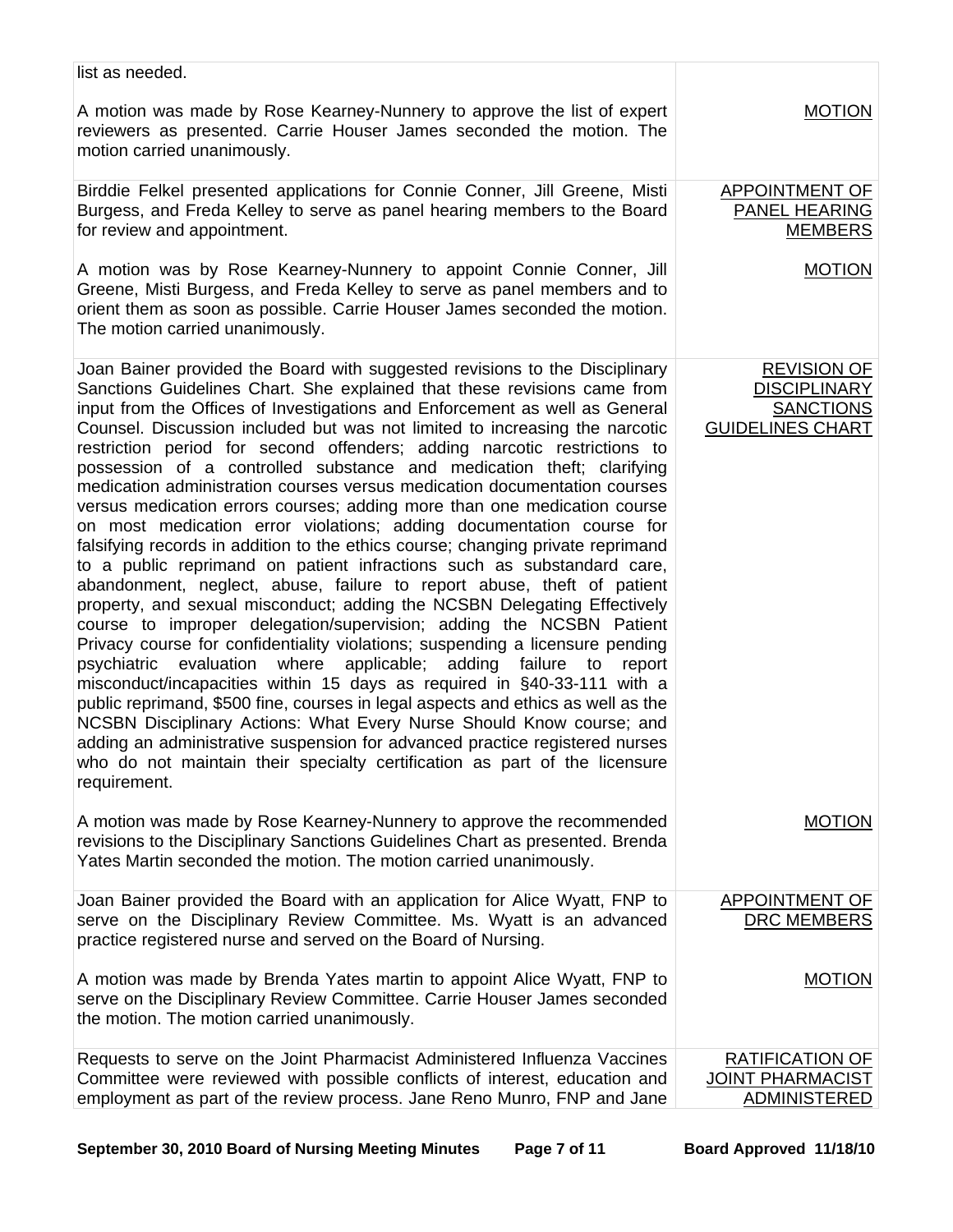| Cooper, ANP were chosen from a group of well qualified nurses. By statute;<br>the committee is comprised of two physicians, two pharmacists, two<br>advanced practice registered nurses, and a representative from the<br>Department of Health and Environmental Control. Protocols developed by the<br>committee will be presented to the Board of Medical Examiners for review<br>and approval.                                                                                                                                                                                                                                                                                                                                                                                                                                                                                                                                                                                | <b>INFLUENZA VACCINES</b><br><b>COMMITTEE APRN</b><br><b>MEMBERS</b> |
|----------------------------------------------------------------------------------------------------------------------------------------------------------------------------------------------------------------------------------------------------------------------------------------------------------------------------------------------------------------------------------------------------------------------------------------------------------------------------------------------------------------------------------------------------------------------------------------------------------------------------------------------------------------------------------------------------------------------------------------------------------------------------------------------------------------------------------------------------------------------------------------------------------------------------------------------------------------------------------|----------------------------------------------------------------------|
| A motion was made by Brenda Yates Martin to ratify the selection of Jane<br>Reno Munro, FNP and Jane Cooper, ANP to serve on the Joint Pharmacist<br>Administered Influenza Vaccines Committee. Rose Kearney-Nunnery<br>seconded the motion. The motion carried unanimously.                                                                                                                                                                                                                                                                                                                                                                                                                                                                                                                                                                                                                                                                                                     | <b>MOTION</b>                                                        |
| Joan Bainer reported that all recommendations passed at the National<br>Council of State Boards of Nursing (NCSBN) 2010 Annual Meeting/Delegate<br>Assembly. The Board reviewed the officers elected at the meeting. The South<br>Carolina Board of Nursing received an award for 100 years of nursing<br>regulation. The plaque will be part of an upcoming issue of the Palmetto<br>Nurse.                                                                                                                                                                                                                                                                                                                                                                                                                                                                                                                                                                                     | <b>NCSBN ANNUAL</b><br><b>MEETING/ DELEGATE</b><br><b>ASSEMBLY</b>   |
| Joan Bainer provided the Board with multiple articles and other research<br>regarding the BSN in 10. The "BSN in 10" initiative would require nurses who<br>have completed an associate degree nursing program to continue their<br>education and obtain a baccalaureate degree in nursing (BSN) within ten<br>years. Discussion included but was not limited to New York introducing<br>legislation to enact BSN in 10 in their state that ultimately was not passed by<br>their legislature; articles indicate that the BSN adds a sense of<br>professionalism to the nurse; mortality rates lower with more BSNs on staff;<br>statistics such as mortality must also consider compounding variables not<br>limited to workload and rural versus urban; and believing the good nurses in<br>South Carolina should be encouraged to further their education.<br>This item will be taken to the Advisory Committee on Nursing and then to the<br>Nursing Practice and Standards. | <b>BSN IN 10</b>                                                     |
| Joan Bainer noted that a memorandum explaining the new South Carolina<br>Department of Motor Vehicles process for specialized license plates had been<br>provided to Board members. If Board members have questions, they may<br>contact Dottie Buchanan.                                                                                                                                                                                                                                                                                                                                                                                                                                                                                                                                                                                                                                                                                                                        | <b>MANAGEMENT</b><br><b>REPORT</b>                                   |
| To determine appropriate disciplinary actions, the Board reviewed Disciplinary<br>Hearing Panel Reports along with transcripts and exhibits as well as<br>memoranda of agreement stipulating to violations of the Nurse Practice Act.<br>Respondents appeared before the Board. Representatives from the<br>Recovering Professional Program (RPP) were also present to respond to<br>questions from the Board in cases regarding their clients.                                                                                                                                                                                                                                                                                                                                                                                                                                                                                                                                  | <b>OGC HEARINGS</b>                                                  |
| Prior to the hearings, A motion was made by Rose Kearney-Nunnery to go<br>into executive session for the purpose of receiving legal counsel. Trey<br>Pennington seconded the motion. The motion carried unanimously.                                                                                                                                                                                                                                                                                                                                                                                                                                                                                                                                                                                                                                                                                                                                                             | <b>MOTION</b>                                                        |
| A motion was made by Trey Pennington to leave executive session. Carrie<br>Houser James seconded the motion. The motion carried unanimously. No<br>official actions were taken during executive session.                                                                                                                                                                                                                                                                                                                                                                                                                                                                                                                                                                                                                                                                                                                                                                         | <b>MOTION</b>                                                        |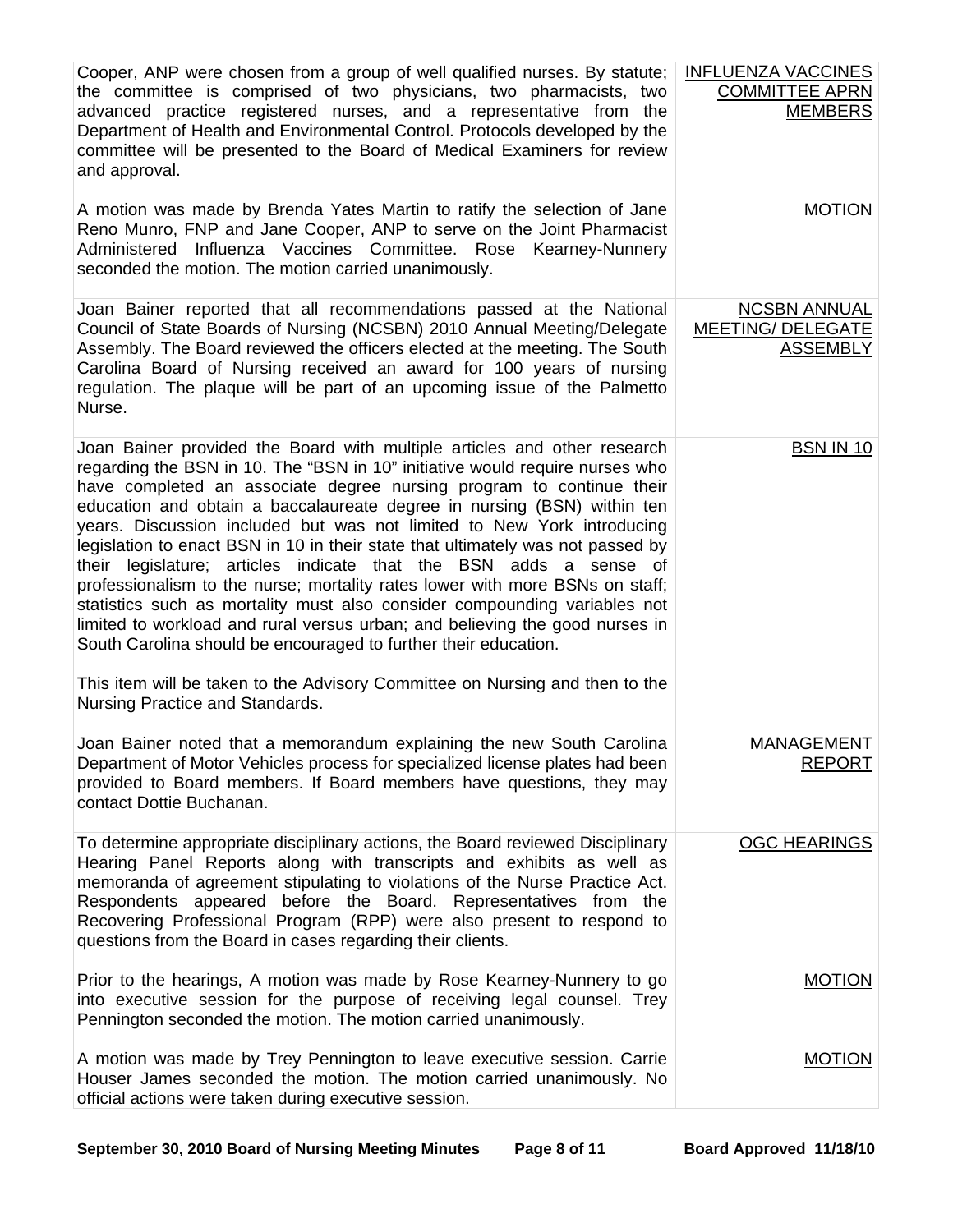| In Case #2007-496, a panel hearing was held on March 30, 2010.<br>Respondent appeared without legal counsel before the Board. Respondent<br>was aware of his/her right to legal counsel and waived that right. The Hearing<br>Panel recommended Respondent be issued a public reprimand, successfully<br>complete an ethics course and a legal aspects course, pay a civil penalty of<br>\$500, that Respondent's license to be placed on one year probation, for the<br>South Carolina Board of Nursing to notify the California Board of Nursing of<br>the final order and for Respondent to be monitored in California. |               |
|----------------------------------------------------------------------------------------------------------------------------------------------------------------------------------------------------------------------------------------------------------------------------------------------------------------------------------------------------------------------------------------------------------------------------------------------------------------------------------------------------------------------------------------------------------------------------------------------------------------------------|---------------|
| A motion was made by Rose Kearney-Nunnery in Case #2007-496 to go into<br>executive session for the purpose of receiving legal counsel. Brenda Yates<br>Martin seconded the motion. The motion carried unanimously.                                                                                                                                                                                                                                                                                                                                                                                                        | <b>MOTION</b> |
| A motion was made by Trey Pennington to leave executive session in Case<br>Rose Kearney-Nunnery seconded the motion.<br>#2007-496.<br>The motion<br>carried unanimously. No official actions were taken during executive session.                                                                                                                                                                                                                                                                                                                                                                                          | <b>MOTION</b> |
| A motion was made by Carrie Houser James to take no action in Case<br>#2007-496 until Respondent renews/reinstates South Carolina license and<br>require Respondent to appear before the Board at that time. Brenda Yates<br>Martin seconded the motion. The motion carried unanimously.                                                                                                                                                                                                                                                                                                                                   | <b>MOTION</b> |
| In Case #2009-259, Respondent signed a Memorandum of Agreement in lieu<br>of a hearing admitting to violation of Section $40-33-110(A)(9)$ and (21) as well<br>as 40-1-110(f), South Carolina Codes of Laws, as amended. Respondent<br>appeared with James Griffin, Esquire.                                                                                                                                                                                                                                                                                                                                               |               |
| A motion was made by Brenda Yates Martin in Case #2009-259 to issue a<br>private reprimand, a civil penalty of \$500, and completion of an ethics course.<br>Trey Pennington seconded the motion. The motion passed with one nay vote<br>from Rose Kearney-Nunnery.                                                                                                                                                                                                                                                                                                                                                        | <b>MOTION</b> |
| In Case #2010-172, Respondent signed a Memorandum of Agreement in lieu<br>of a hearing and admitting to violation of Section 40-33-110(A)(1) and (19) as<br>well as 40-1-110(f), South Carolina Codes of Laws, as amended. Respondent<br>appeared without legal counsel before the Board. Respondent was aware of<br>his/her right to legal counsel and waived that right.                                                                                                                                                                                                                                                 |               |
| A motion was made by Rose Kearney-Nunnery in Case #2010-172 to go into<br>executive session for the purpose of receiving legal counsel. Carrie Houser<br>James seconded the motion. The motion carried unanimously.                                                                                                                                                                                                                                                                                                                                                                                                        | <b>MOTION</b> |
| A motion was made by Trey Pennington to leave executive session in Case<br>Rose Kearney-Nunnery seconded the motion.<br>#2010-172.<br>The motion<br>carried unanimously. No official actions were taken during executive session.                                                                                                                                                                                                                                                                                                                                                                                          | <b>MOTION</b> |
| A motion was made by Rose Kearney-Nunnery in Case #2010-172 to accept<br>the memorandum of agreement, for Respondent's license to remain<br>suspended, Respondent to appear at the January 2011 Board meeting, for<br>the Recovering Professional Program to provide an update and for<br>Respondent to provide information on the status of his/her arrests. Brenda<br>Yates Martin seconded the motion. The motion carried unanimously.                                                                                                                                                                                  | <b>MOTION</b> |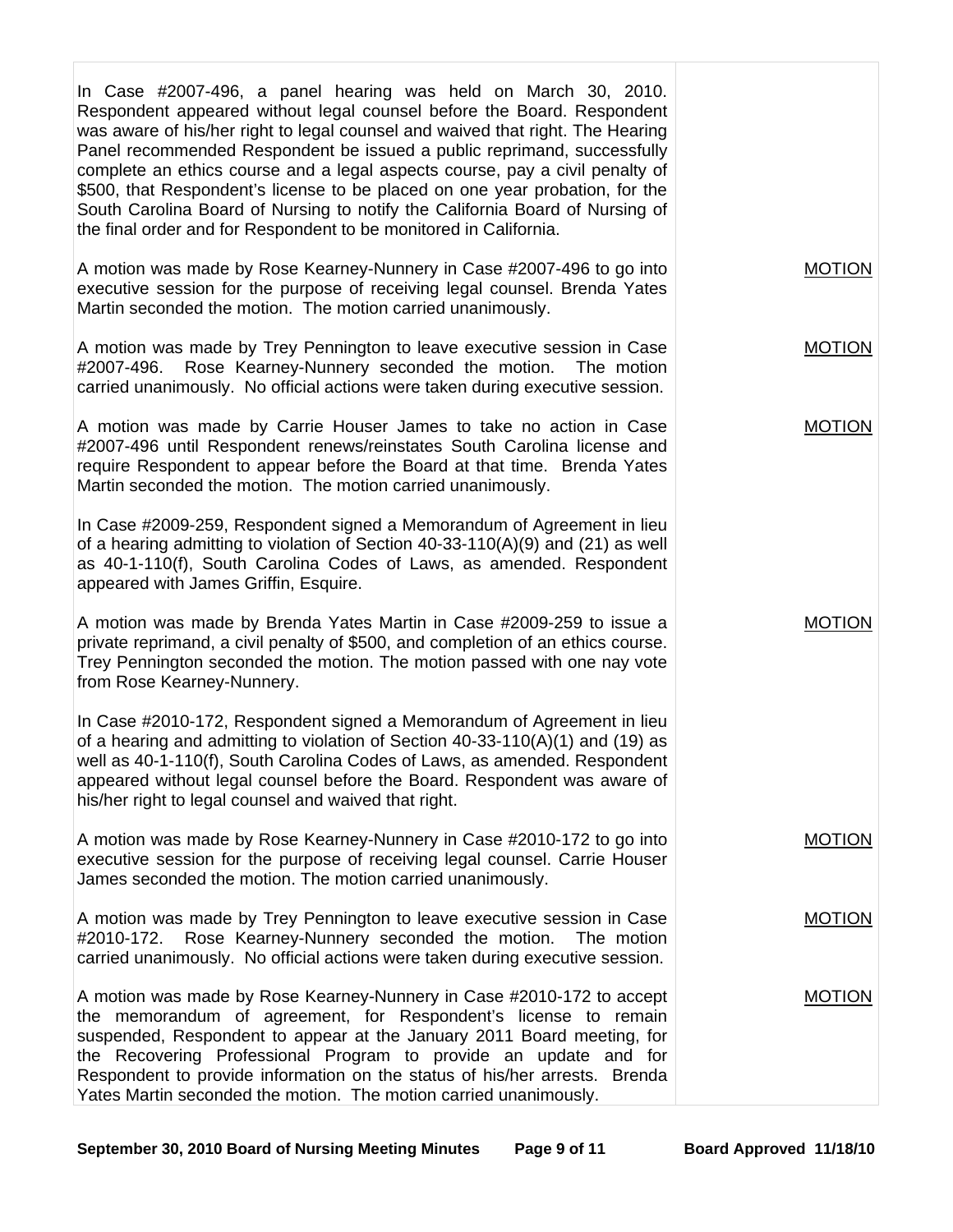| In Case #2009-334, Respondent signed a Memorandum of Agreement in lieu<br>of a hearing and admitting to violation of Section 40-33-110(A)(18) and 40-1-<br>110(f), South Carolina Codes of Laws, as amended. Respondent appeared<br>with Alissa DeCarlo, Esquire.                                    |               |
|------------------------------------------------------------------------------------------------------------------------------------------------------------------------------------------------------------------------------------------------------------------------------------------------------|---------------|
| A motion was made by Rose Kearney-Nunnery to accept the Memorandum of<br>Agreement, issue a public reprimand, completion of a legal aspects course<br>and an ethics course and a civil penalty of \$500. Carrie Houser James<br>seconded the motion. The motion carried unanimously.                 | <b>MOTION</b> |
| In Case #2008-98, Carrie Houser James recused herself due Respondent<br>being her former student. A panel hearing in this case was held on March 30,<br>2010. Respondent appeared with Desa Ballard, Esquire. The hearing panel<br>recommended that the case be dismissed.                           |               |
| A motion was made by Trey Pennington to accept the Hearing Panel's<br>findings of fact, conclusions of law and recommendation to dismiss this case.<br>Rose Kearney-Nunnery seconded the motion. The<br>motion<br>carried<br>unanimously.                                                            | <b>MOTION</b> |
| Trey Pennington left the meeting; however, a quorum was still present.                                                                                                                                                                                                                               |               |
| In Case #2009-260, Respondent signed a Memorandum of Agreement in lieu<br>of a hearing and admitting to violation of Section $40-33-110(A)(13)$ and (18)<br>as well as 40-1-110(f), South Carolina Codes of Laws, as amended.<br>Respondent appeared with Sandi Wilson, Esquire.                     |               |
| A motion was made by Rose Kearney-Nunnery in Case #2009-260 to issue a<br>private reprimand, require completion of a documentation course as well as a<br>legal aspects course and a \$200 fine payable within one year. Brenda Yates<br>Martin seconded the motion. The motion carried unanimously. | <b>MOTION</b> |
| Respondent petitioned to modify or terminate terms and conditions of a<br>consent agreement with the Board. Respondent appeared before the Board<br>with Desa Ballard, Esquire and Stephanie Weissenstein, Esquire.                                                                                  |               |
| A motion was made by Rose Kearney-Nunnery to go into executive session<br>for the purpose of receiving legal counsel. Carrie Houser James seconded<br>the motion. The motion carried unanimously.                                                                                                    | <b>MOTION</b> |
| A motion was made by Brenda Yates Martin to leave executive. Carrie<br>Houser James seconded the motion. The motion carried unanimously. No<br>official actions were taken during executive session.                                                                                                 | <b>MOTION</b> |
| The petition to modify or terminate terms and conditions is dismissed for<br>being moot.                                                                                                                                                                                                             |               |
| A motion was made by Rose Kearney-Nunnery to lift the administrative<br>suspension on Respondent's license. Brenda Yates Martin seconded the<br>motion. The motion carried unanimously.                                                                                                              | <b>MOTION</b> |
| A motion was made by Rose Kearney-Nunnery for Respondent to appear that                                                                                                                                                                                                                              | <b>MOTION</b> |

September 30, 2010 Board of Nursing Meeting Minutes Page 10 of 11 Board Approved 11/18/10